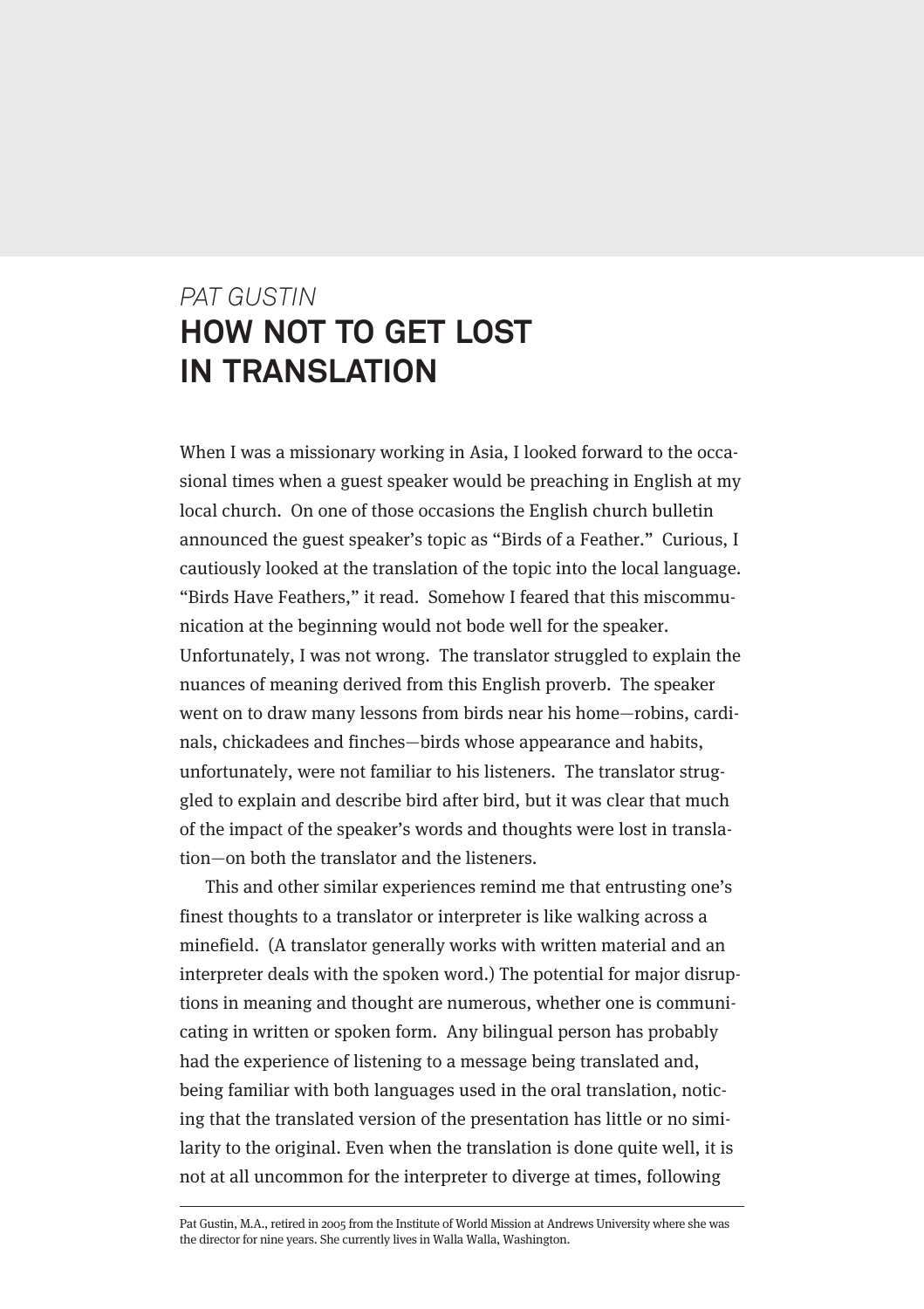the line of thought that a particular word or phrase seemed to indicate, only to discover several sentences later that she and the speaker had parted company somewhere. Often the situation leads to an uncomfortable pause for negotiation on the real meaning, and a certain amount of backtracking before the presentation can continue.

Similar difficulties arise in the translation of written material. Nuances of meaning can easily be lost, even if the main point is clear. So how can one avoid such situations and use translators or interpreters in a way that assures both speakers or writers that the intended meanings are communicated accurately across the language barrier?

#### **Selecting a Translator/Interpreter**

Having been on the giving and receiving end of translations, I offer these thoughts:

Choosing a translator/interpreter is an important place to begin. First, the interpreter needs to have a working knowledge of both languages. Textbook knowledge alone will not suffice. This is important for several reasons. An interpreter who has only book or written knowledge of the second language will have extreme difficulty understanding the language as it is spoken, especially by a native speaker. In addition, spoken language, even formal language (i.e., a sermon or lecture), will be less precise, since there are more contractions, pauses, and backtracking than in written language. In addition, the language will almost inevitably be spoken at a faster rate that gives the interpreter little time to think. A good working knowledge of both languages will ensure that you can build on a good foundation.

Those who will translate written language must have a thorough knowledge of vocabulary, grammar, and syntax. However, they must also be able to recognize idiomatic or figurative usage as well. One word may have several dictionary definitions, but usually only one of them retains the nuance or specific meaning intended. In addition, a translator needs to have some general knowledge of the basic subject matter in order to choose the words that will best convey the real meaning.

## **Working With a Translator/ Interpreter**

After choosing a translator or interpreter, the challenge for negotiating the minefield of translated communication falls on the speaker or writer. We will begin by examining some of the major challenges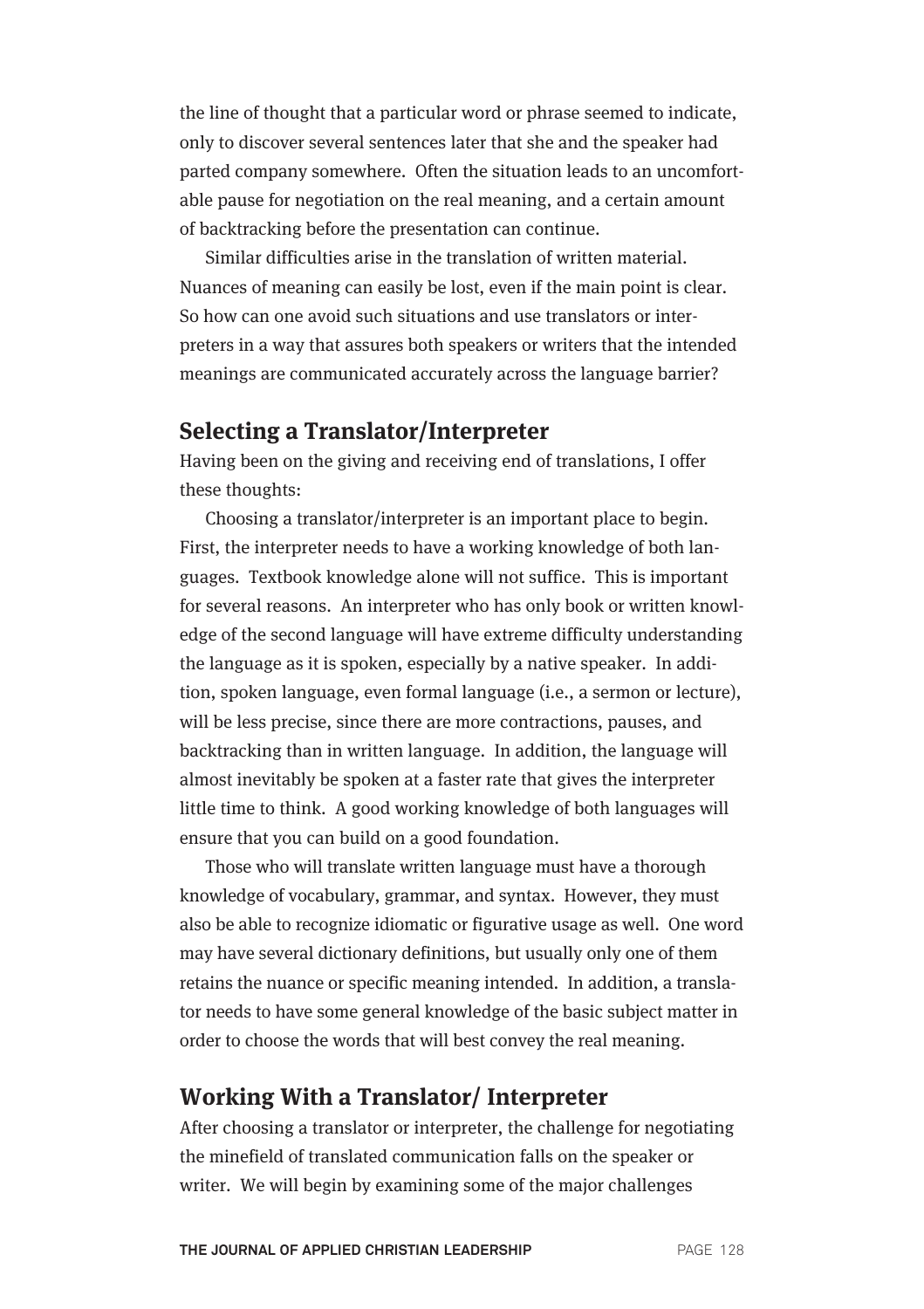speakers face.

Remember that everything will take twice as long. It is always a challenge for the audience to stay focused during a translated presentation, so it is therefore of vital importance that the original presentation not be too long. That means the speaker's part of a 30-minute sermon is only 15 minutes—tops!

A basic rule for speeches has been summarized as the KISS rule— Keep It Simple, Stupid. Crass though this may sound, it is doubly true for a presentation that will be translated. The meanings hidden in involved illustrations, rambling presentation structure, and long, complex sentences will almost certainly get lost in translation. Make two or three basic points with a few well-chosen illustrations and one or two basic facts (i.e., texts or short quotes). Speak (and write) in shorter, simpler sentences than you normally would, using more active voice and avoiding the use of passive verbs as much as possible. Communicating via translation is definitely a case where "less is more."

Picking appropriate material for a translated presentation is also important. All of Jesus' illustrations were drawn from local events and life—sheep, vines, birds, a mugging on the road to Jericho—all familiar things to His audience. His example can guide us. Speaking of snow in a tropical climate or skyscrapers in a remote jungle is less than effective and very hard to translate. To illustrate important points, find items of local interest or illustrations from the local culture and life. It will improve the presentation and make it easier for the interpreter to translate.

#### **How to Get in Trouble**

In addition to things that one should do in preparing material for translation, there are a number of things that one should not do. Avoid the following:

1. Poetry. Poetry is very cultural and virtually impossible to translate. The best of poems will lose their meaning and power when translated. Leave them home.

2. Acronyms or acrostics. These can be fun in one's own language and may provide a clever memory device, but they can almost never be translated meaningfully into another language.

3. Idioms or a plays on words. This category includes puns and rhyming sets. I have heard speakers play on variations of Adventist, such as sad-ventist, bad-ventist, glad-ventist, and mad-ventist, which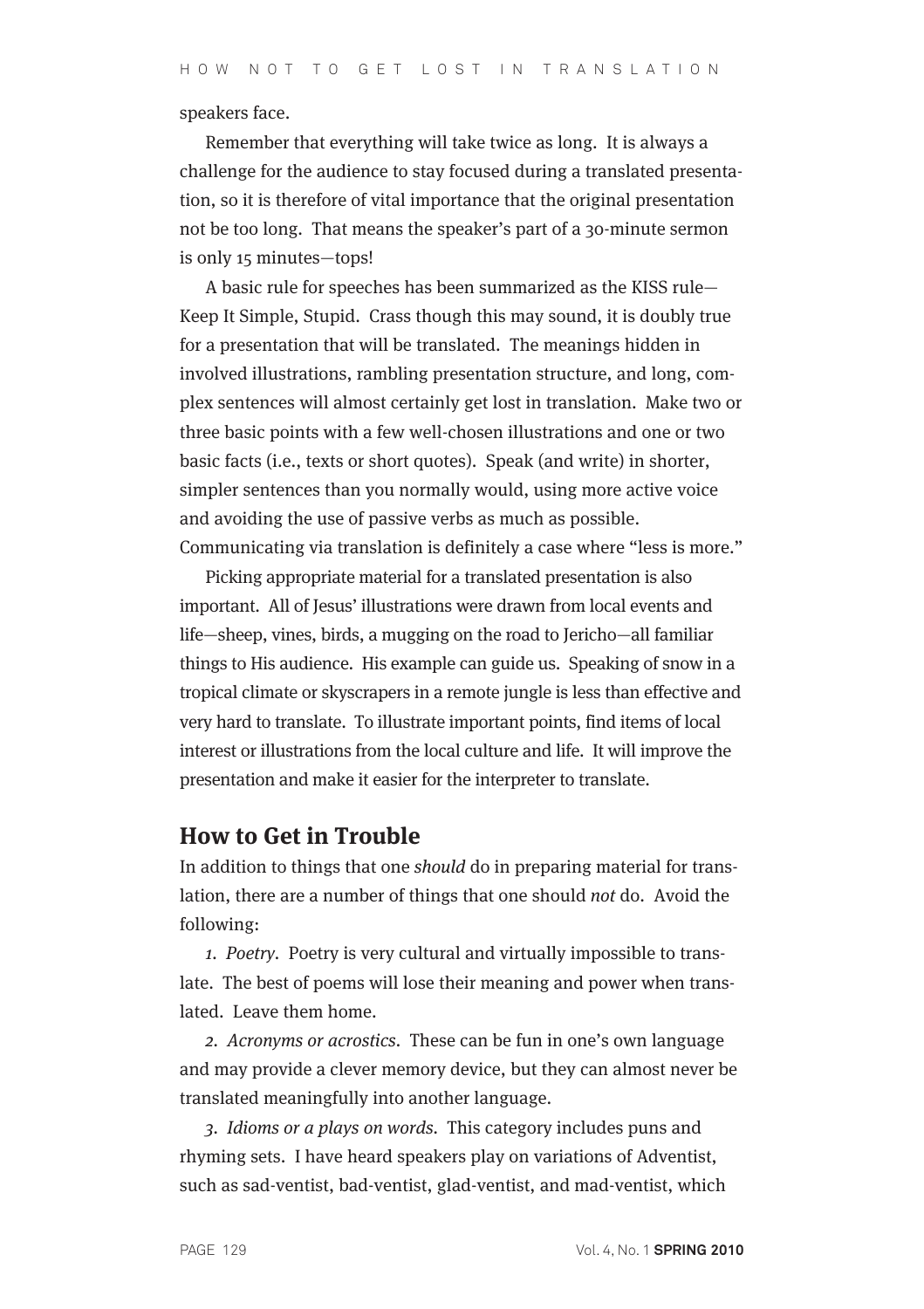are simply not translatable. This point is probably quite obvious, but because many idiomatic expressions have become a part of everyday speech, we may not even notice them. For a presentation that will be translated, write it out or think it through in detail, looking for phrases that do not convey the plain meaning.

4. Slang. I am not referring to swearing, but rather to pop culture words, such as bro', 's'up?, cool, way out. Even in more formal speech, slang can creep in. Slang is current "pop" usage which is casual and perhaps not even fully recognized and understood by everyone certainly not those for whom a translation is needed. It may work well with a youth audience in your own language, but rarely is it translatable.

5. Proverbs. Proverbs are very cultural and require knowledge of specific situations and language. Unless the meaning is very straightforward, such as many of the proverbs of Solomon, they are best left behind.

6. Jokes. Humor is nearly 100% cultural, based on local beliefs, politics, and life situations. The chances that something humorous in one context will be even remotely funny in another is slim. No jokes, please.

## **Rehearse With Your Translator/Interpreter**

Finally, after the presentation is prepared and carefully examined to avoid dangerous missteps, it is time to take the material to the interpreter or translator. Whenever possible, you should go over it with the translator carefully. Allow enough time to discuss the introduction, main points, and conclusion, as well as any difficult words or concepts. Be open to questions or even suggestions the interpreter may have that help clarify something that is difficult to understand. In many parts of the world, it might be considered rude for someone to make suggestions to or question a guest. It is therefore important to openly request such input with a humble attitude. It is much better to clarify things before you're standing in front of a live audience wondering what went wrong.

It is easy for people's minds to wander during a translated discourse, but there are several things you can do to retain their interest.

1. Be animated and enthusiastic and encourage your interpreter to do the same. People may not be able to understand your words, but they can understand a lot from your body language.

2. Speak in short phrases—no more than a sentence or two at the